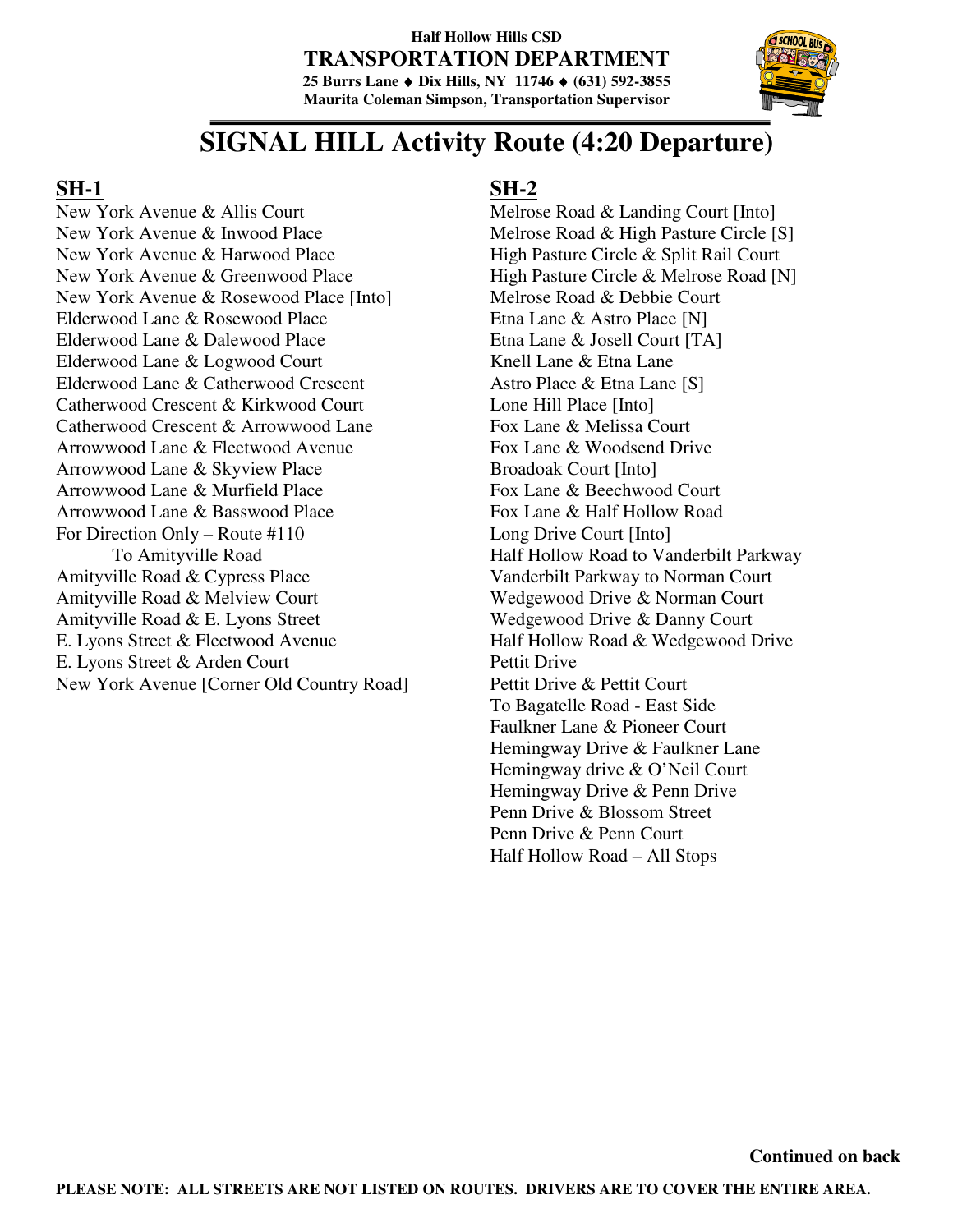#### **Half Hollow Hills CSD TRANSPORTATION DEPARTMENT 25 Burrs Lane** ♦ **Dix Hills, NY 11746** ♦ **(631) 592-3855 Maurita Coleman Simpson, Transportation Supervisor**



# **SIGNAL HILL Activity Route (4:20 Departure)**

### **SH-3**

Ona Avenue & Ada Street Ida Court [Into Circle] Carman Road [Both Sides from Wolf Hill Rd to Carman Court –TA] Elderberry to Elmwood Dr. Loop to Fig Dr. Jeanine Court & Wolf Hill Road Old Country Road & Quintree Lane Quintree Lane & Remly Lane Quintree Lane [Into Circle] Old Country Road & Wintergreen Dr [Into] Wintergreen Drive & Acre Lane Acre Lane & Attridge Ct [Turn] Wintergreen Drive West & Christopher Ct Old Country Road & Chantilly court [Into] Old Country Road [All Stops] Sellger Court & Beltane Drive Beltane Drive & Susan Court [Turn] Dix Hills Road & Hunter Court Dix Hills Road & Livingston Place Dix Hills Road & Kendrick Lane Kendrick Lane & Willard Way [East] Willard Way to Kendrick Lane Kendrick Lane into Court

### **SH-4**

Arbor Lane & Lisa Drive Arbor Lane & Susan Lane Susan Lane & Pear Road Lisa Drive & Susan Lane Lisa Drive & Norma Lane [West] Norma Lane & Lisa Drive [East] Lisa Drive & Planetree Lane Pear Road & Sequoia Lane Arbor Lane & Sequoia Lane Arbor Lane & Spruce Lane Wolf Hill Road [North Side of Magnolia] Ingold Drive [Into - TA] Caledonia Road [All Stops South Side To Pine Hill Lane] Pinehill Lane & Wood edge Drive Oriole Way & Robin Road Oriole Way & Avon Court [Turn] Oriole Way & Lyric Place Oriole Way & Woodedge Drive [West] Woodedge Drive – Center Caledonia Road [All Stops North Side]

## **SH-5**

Melrose Road & Westcliff Drive Westcliff Drive & Estates Place Bagatelle Road –West Side from Half Hollow Rd Wilmington Drive & Threepence Drive [E] Threepence Drive & St. George Ct. [Into] Threepence Drive & Riga Lane Threepence Drive & Wincott Drive Wincott Drive & Twelvepence Ct.-Into-TA Threepence Drive & Wilmington Drive [W] Wilmington Drive & Roundtree Drive Wilmington Drive & Chiswell Drive Wilmington Drive & Barrington Place [E] Barrington Place #6 Wilmington Drive & Barrington Place [W] Wilmington Drive & Beaumont Drive Beaumont Drive & Montrose Place Beaumont Drive Roundtree Drive & Montrose Place Roundtree Drive & Claverton Court Threepence Drive & Vauxhall Court Farmington Lane & Rawlings Drive Rawlings Drive & Broadly Court Rawlings Drive & Chiswell Drive Farmington Lane [Center #23] Threepence Drive & Bagatelle Road Bagatelle Road [East Side] TA – Dix Woods Circle

**PLEASE NOTE: ALL STREETS ARE NOT LISTED ON ROUTES. DRIVERS ARE TO COVER THE ENTIRE AREA.**